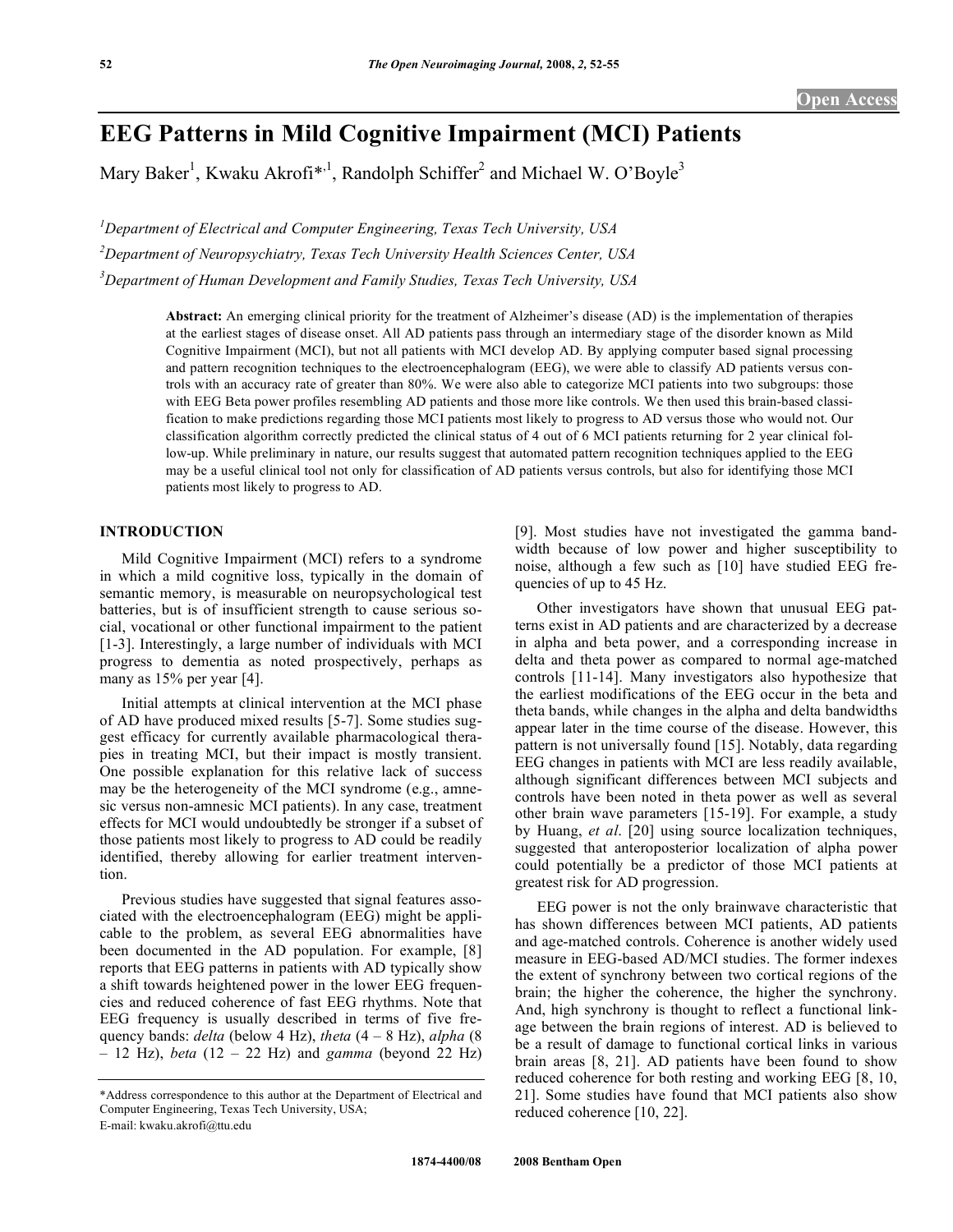Still other indicators of EEG synchrony include synchronization likelihood (SL) [23], cross mutual information (CMI) and Auto MI (AMI) [24], as well as global field synchronization (GFS) [25]. Studies using these parameters have suggested that AD and MCI patients generally show reduced synchrony as compared to healthy controls, and that AD patients show lower (less) synchrony than their MCI counterparts.

 In light of the suggestion of Huang that antero-posterior localization of alpha power could potentially identify those MCI patients at greatest risk for AD progression, as well as other related findings in the literature, the present study was conducted to evaluate the EEG characteristics of MCI patients and to compare them to patients with AD, as well as neurologically normal, age-matched controls. We further sought to examine if it was possible to use an automated mathematical categorization technique (a k-means clustering algorithm) to sort MCI patients into subgroups based on their current EEG characteristics, specifically those who resembled AD patients versus those who did not, and to see if predictions could be made regarding their clinical status when assessed at a two-year follow-up examination.

## **PARTICIPANT SELECTION**

 Participants were comprised of 17 AD patients (7 males, 10 females, mean age 75.07 years, 16 right-handed and 1 left-handed), 25 MCI patients (10 males, 15 females, mean age 75.36 years, all right-handed), and 16 age-matched controls (6 males and 10 females, mean age 75.53 years, allright-handed), who volunteered to participate in the study as part of their involvement in the Memory Clinic at Texas Tech University Health Sciences Center (TTUHSC). All participants signed consent forms approved by the TTUHSC Internal Review Board (IRB) to participate in the study. One AD patient and 1 MCI patient were dropped from the study due to medication related issues.

### **PROCEDURES**

 Standard EEG electrode placement (Jasper 10-20 electrode placement) was used for each participant and EEG data were recorded using a 16-channel longitudinal bipolar montage in the resting (eyes closed) condition. The bipolar montage was chosen because of its enhanced ability to record localized activity *via* its use of the neighboring electrode as a reference. The exact electrode sites employed in the study were Fp1, Fp2, F7, F3, F4, F8, T3, C3, C4, T4, T5, P3, P4, T6, O1 and O2. (See Fig. (**1**) for scalp locations and corresponding channel identification numbers; e.g., the Fp1–F3 channel is labeled Channel 1 in the diagram). The impedance of the electrode-skin interface was kept below  $5k\Omega$  at each electrode site. In addition to the EEG data, all participants were given complete physical and neurological examinations, neuropsychological testing, and whenever possible, an MRI scan.

 All EEGs were recorded using a Medelev Valor system with a sampling rate of 256 Hz. EEG analyses were performed on 30 sec segments of artifact-free data, randomly selected from the raw EEG record. Data from each channel were filtered using a 0.5 to 50 hertz bandpass filter. The data segments were normalized by dividing the EEG data epoch for each channel by the total power present in that channel.

This procedure is thought to eliminate differences between amplifier and impedance settings across channels and participants. These filtered and normalized data were then used in all statistical calculations.



**Fig. (1).** 16-channel longitudinal bipolar montage.

#### **EEG ANALYSIS TECHNIQUES**

 Analyses were performed on the aforementioned EEG power data by applying a set of digital filters to divide the EEG signal into respective alpha, beta, delta and theta bandwidths. These analyses yielded average power estimates for each of the above frequency ranges, at each of the 16 EEG channel locations for each participant. EEG data for the control and AD groups were analyzed by performing preplanned comparisons of average power for each channel within a given frequency bandwidth. A standard two-tailed ttest was used to determine statistical significance.

 In all, three group comparisons were made (AD vs. controls, AD vs. MCI, and MCI vs. controls) for each of four frequency bands (delta, theta, alpha and beta) and for all 16 channels. Thus, the total number of comparisons was 192. Given the large number of comparisons made we elected to reduce our alpha level to p<.03 from the usual standard p<.05. While not a formal Bonferroni correction, this shift to a somewhat more conservative alpha accomplishes two desirable outcomes simultaneously: (1) it reduces the likelihood of a Type 1 error, and (2) at the same time it is not overly restrictive, allowing us to maximize the number of EEG features that could be used in the clustering process.

 Channel locations and frequency bands showing significant differences between control and AD participants (henceforth referred to as the feature set) were subsequently used as inputs for a k-means clustering algorithm [26]. The k-means clustering algorithm assumes a user-specified number of classification categories (two in this case), and then calculates the centroid (mean EEG power) for each category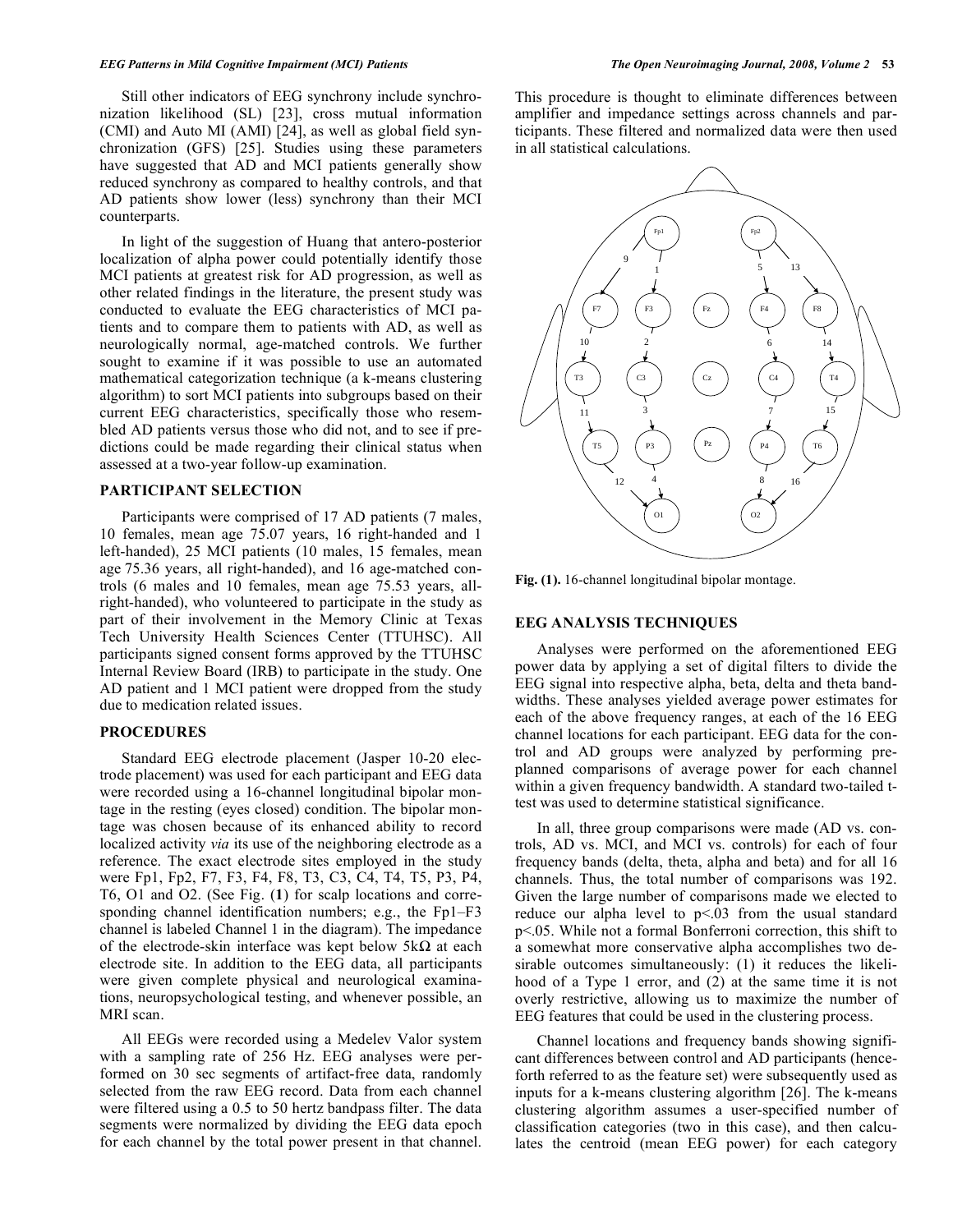(group or cluster). The value of the centroid is then iteratively adjusted until the differences between data points and the centroid for each group is minimized. Steps in the algorithm are as follows:

- 1. Choose *k* initial cluster centers. (In our case,  $k = 2$ .)
- 2. Calculate the Euclidean distances between the feature vectors (each participant is represented as a vector of EEG data) and the cluster centers. Assign every feature vector to the cluster center to which it is closest, thus creating *k* clusters.
- 3. Find the centroids of the newly-created *k* clusters.
- 4. Using the centroids of Step 3 as cluster centers, repeat Steps 2 and 3 until the centroids no longer change. At this point the algorithm is said to have attained *convergence,* i.e., they no longer change with subsequent iterations.

 In general, the clusters generated by the k-means algorithm depend on the choice of initial cluster centers. It is therefore prudent to repeat the algorithm several times with different initial cluster center choices. Fortunately, the algorithm converges quickly, so running it several times is not very time consuming. Initial cluster centers can simply be chosen at random if there is no a-priori information regarding the data. However, there is often prior information, e.g., a rough idea of the numerical ranges of the feature vectors of each group or of the data as a whole. And, if the groups are well separated, the very same clusters will be generated for a wide range of initial center choices.

 All t-tests and k-means clustering were conducted using MATLAB 6.5. We applied the MATLAB function *t-test a*nd our own k-means program algorithm (written in MATLAB code) to determine clusters.

 In the first stage of the study, the aforementioned kmeans algorithm was tested for its ability to segregate individuals into meaningful groups by attempting to categorize AD patients versus controls. In this regard, the algorithm proved particularly effective, achieving over 80% correct classifications. Subsequent to this initial test, in the second stage of the study, the same k-means algorithm was used to classify MCI patients into two subgroups; one resembling AD patients (subgroup 1) and one resembling controls (subgroup 2). In the final stage of the study, the output of the aforementioned subgroup classification was used to predict the status of individual MCI patients (i.e., progression to AD or not) at their two-year clinical follow-up examinations.

#### **FREQUENCY BAND POWER**

 Inter-group statistical comparisons of bandwidth power for AD and control participants revealed differences that were primarily restricted to the beta frequency range, where AD patients had significantly lower EEG power relative to controls in 12 of 16 channels. In fact, the only channels not differing between AD and controls in relative beta power were Channel 2 (F3-C3), Channel 4 (P3-O1), Channel 7 (C4- P4) and Channel 14 (F8-T4). It might be mentioned that in the delta frequency range, there was one channel (Channel 13) in which delta power was significantly greater in AD patients than controls  $[t(30) = 2.34; p < .02]$ .

 Further analyses of EEG power comparing MCI and control participants, revealed that 4 of the 16 channels showed significantly greater power in controls, all of which were found in the beta frequency range: Channel 2 (F3-C3) [*t*(38)=2.29; p<.02], Channel 6 (F4-C4) [*t*(38)=2.51; p<.01], Channel 8 (P4-O2) [t(38)=2.07; p<.03], and Channel 10  $[t(38)=2.64; p<0.01]$ . Note that EEG power in Channel 5 (FP2-F4) was the only location to show a significant difference between AD and MCI patients and this was found in the theta bandwidth  $[t(38)=2.53; p<.01]$ . While the physiological and behavioral importance of these differences in EEG power and location are not yet understood, their presence illustrates that even at rest there are verifiable differences between AD, MCI and controls in their respective EEG power profiles.

 One focus of the present study was the attempt at categorizing MCI patients into two subgroups based upon their EEG profiles using the aforementioned k-means clustering technique. When employing this classification algorithm, 13 of the 24 MCI patients were categorized as members of subgroup 1 (more like AD patients), and 11 were categorized as members of subgroup 2 (more like control subjects). This classification was accomplished by using the 8 EEG features (locations) exhibiting the largest differences in relative beta power between AD patients and controls. These features included beta power differences found in Channels 1 (Fp1- F3), 8 (P4-O2), 9 (Fp1-T1), 10 (T1-T3), 11(T3-T5), 12 (T5- O1), 13(Fp2-T2), and 16 (T6-O2). As can be seen in Fig. (**2**), relative beta power values for MCI subgroup 1 are closely aligned with AD power values, while those for MCI subgroup 2 are more aligned with controls.



**Fig. (2).** Relative beta power for the AD group, the controls and the MCI subgroups as a function of EEG channel.

 Of particular interest is the fact that for 6 patients returning for their two-year clinical follow-up examinations, the kmeans clustering algorithm accurately predicted the clinical status of 4 patients. Specifically, there were 3 MCI patients that the algorithm predicted would not have progressed to AD, and indeed these individuals did not show any signs of AD at clinical follow-up. The algorithm also predicted that 3 other MCI patients would progress to AD however, only one of them had actually done so at follow-up. The later finding does not rule out eventual progression to AD in these two patients, but rather may be reflective of the disease progressing at a somewhat slower than anticipated rate.